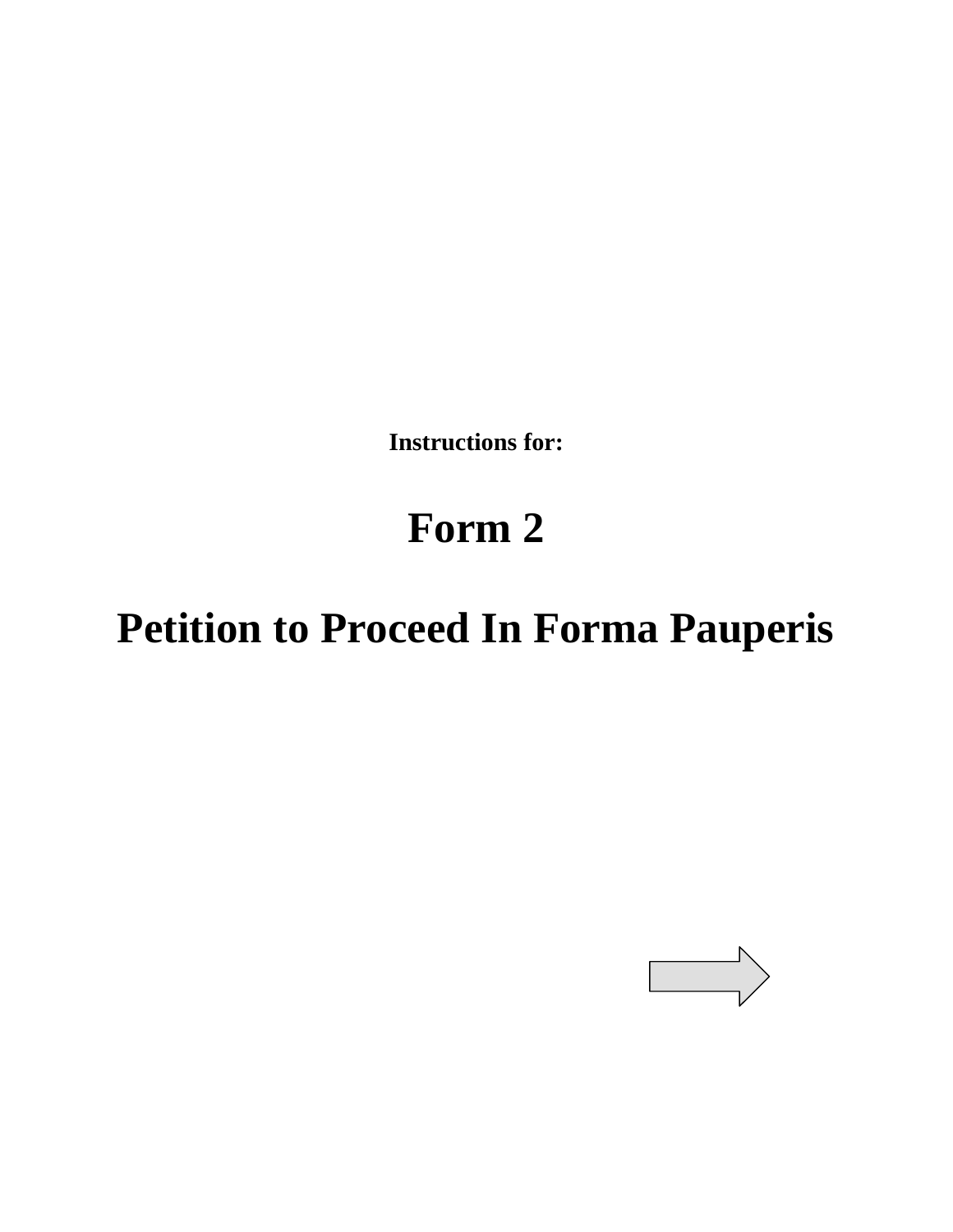## **Form 2 - Petition to Proceed In Forma Pauperis**

*The following numbers on these instructions correspond with the numbers in the arrowboxes beginning on page 1 on the In Forma Pauperis form. Use the form with the arrowboxes to guide you through filling out the blank form.*

- 1. On Page 1 of 6, by arrowbox 1 write in the county in which you are filing your divorce. See *"Where do I File?"* in the Introduction for more information about what county you should file in.
- 2. On page 1, by arrowbox 2 write your name. Write your name exactly as you wrote it on the other forms.
- 3. On page 1, by arrowbox 3 write your spouse's name. Write your spouse's name exactly as you wrote it on the other forms.
- 4. Do not write anything by arrowbox 4. The Prothonotary's Office will write the docket number for your divorce by arrowbox 4 at the time of filing.

#### *Do not write anything else on Page 1 as it will be completed by the Court.*

Complete the form by providing the information requested on pages 2 through 5. Remember to answer each question.

- 5. On page 2, by arrowbox 5 write in the county in which you are filing your divorce. Arrowbox 1 (page 1) and Arrowbox 5 should be the same.
- 6. On page 2, by arrowbox 6 write your name. Write your name exactly as you wrote it on page 1 of this form.
- 7. On page 2, by arrowbox 7 write your spouse's name. Write your spouse's name exactly as you wrote it on page 1 of this form.
- 8. On page 2, by arrowbox 8 do not write anything.

#### **FILL IN ALL PERTINENT INFORMATION ON PAGES 2 THROUGH 5.**

- 9. On page 6, by arrowbox 9 write the date on which you are completing this form.
- 10. On page 6, by arrowbox 10, after carefully reading the statements, sign your name on the form.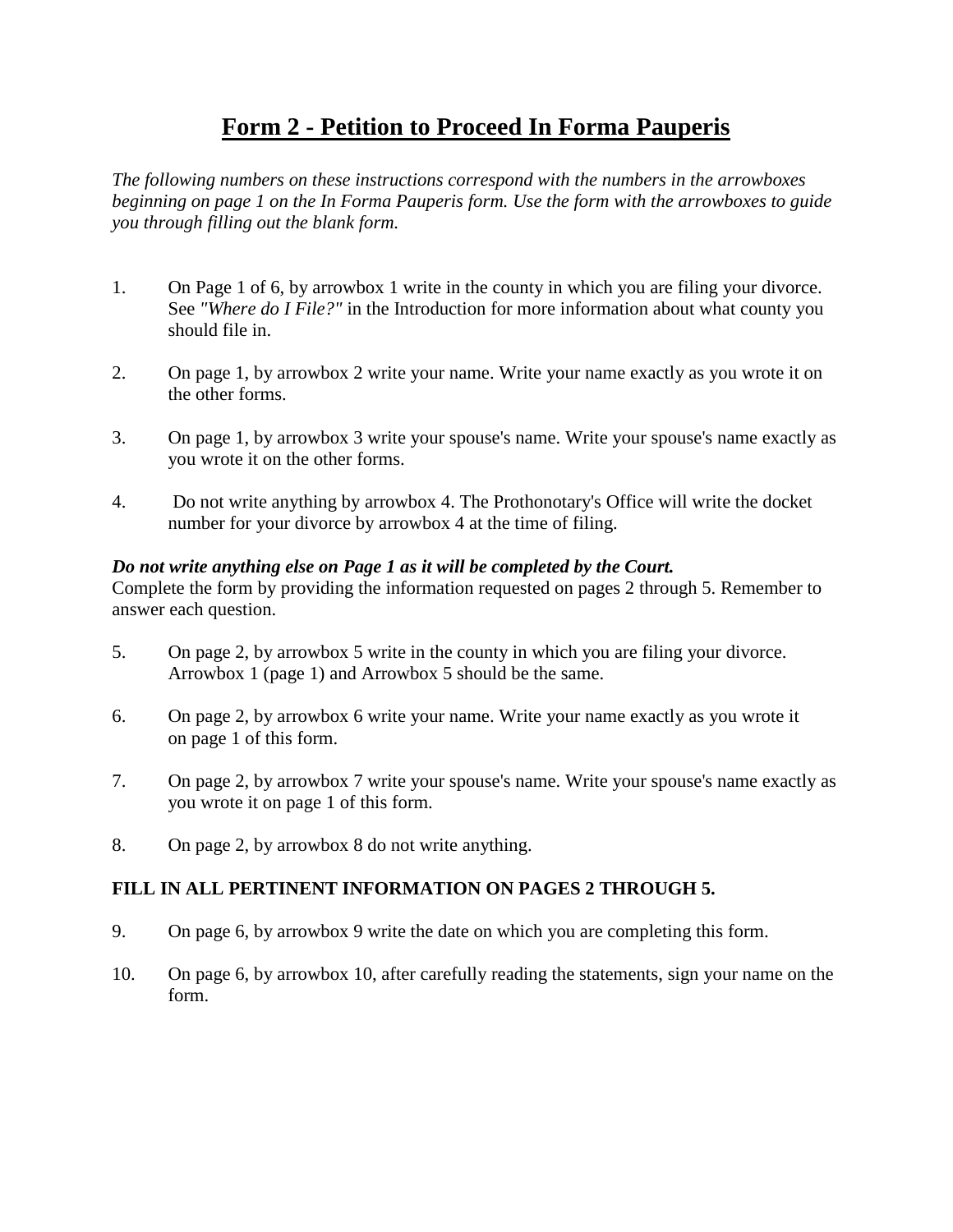|                  | IN | <b>COURT OF COMMON PLEAS OF</b> |
|------------------|----|---------------------------------|
|                  |    | COUNTY, PENNSYLVANIA            |
|                  |    | <b>CIVIL ACTION-LAW</b>         |
| <b>PLAINTIFF</b> |    |                                 |
|                  |    |                                 |
| VS.              |    | Case No.                        |
| ว                |    |                                 |
| <b>DEFENDANT</b> |    |                                 |

#### **ORDER RE: MOTION TO PROCEED IN FORMA PAUPERIS**

AND NOW, this  $\_\_\_\_\_\_\_\$  day of  $\_\_\_\_\_\_\_\_\_\_$ , 20 $\_\_\_\_\_\_\_\_\_\_\_\.\$  the Petitioner's

Motion to Proceed In Forma Pauperis is granted as to the filing fees and costs.

BY THE COURT,

\_\_\_\_\_\_\_\_\_\_\_\_\_\_\_\_\_\_\_\_\_\_\_\_\_\_\_\_\_

J.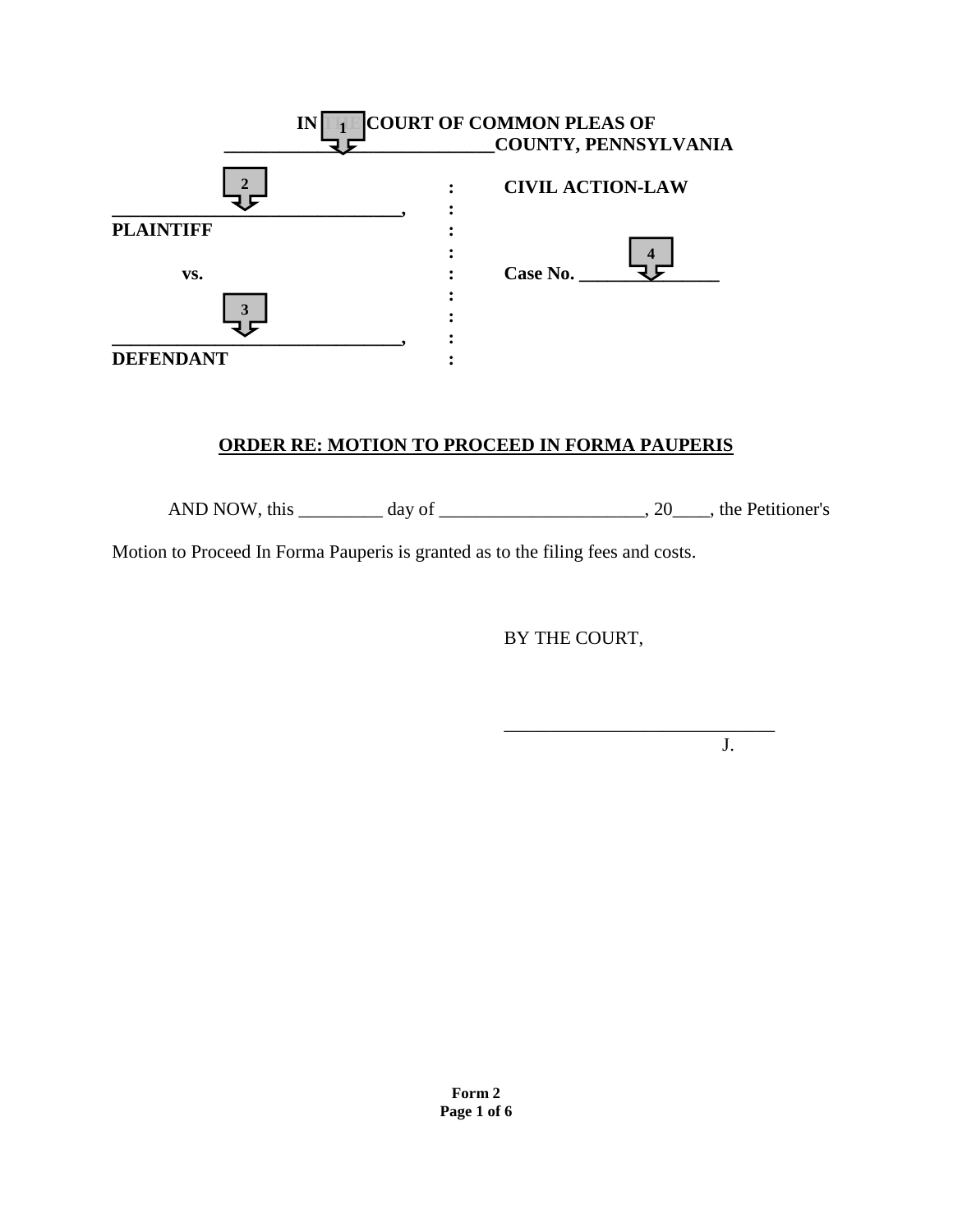

#### **PETITION TO PROCEED IN FORMA PAUPERIS & AFFIDAVIT**

- 1. I am the petitioner in the above matter and because of my financial condition am unable to pay the fees and costs of prosecuting or defending this action or proceeding.
- 2. I am unable to obtain funds from anyone, including my family and associates, to pay the costs of litigation.
- 3. I represent that the information below relating to my ability to pay the fees and costs is true and correct:
	- a.) My Name is:

My Address is:

\_\_\_\_\_\_\_\_\_\_\_\_\_\_\_\_\_\_\_\_\_\_\_\_\_\_\_\_\_\_\_\_\_\_\_\_\_\_\_\_\_\_\_\_\_\_\_\_

b.) Employment:

If you are presently employed, state your:

Employer: \_\_\_\_\_\_\_\_\_\_\_\_\_\_\_\_\_\_\_\_\_\_\_\_\_\_\_\_\_\_\_\_\_\_\_\_\_\_\_\_\_\_\_\_\_\_\_\_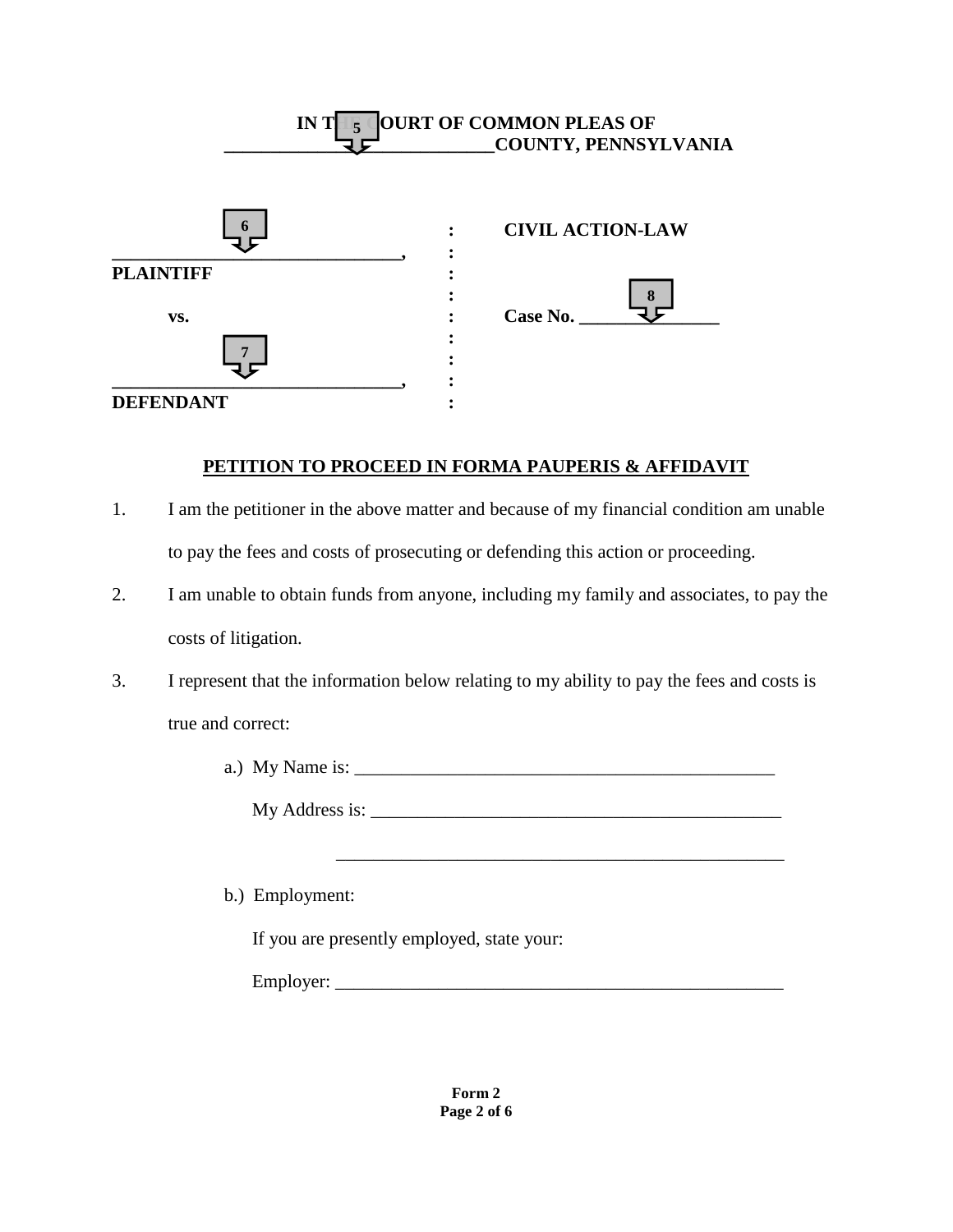| If you are presently unemployed, state:                                                                                                                                                     |
|---------------------------------------------------------------------------------------------------------------------------------------------------------------------------------------------|
|                                                                                                                                                                                             |
|                                                                                                                                                                                             |
|                                                                                                                                                                                             |
| c.) Please list any other income received within the past twelve months:<br>(Write the gross amount (before taxes) per month that you received and the months you<br>received this income.) |
| Business or profession:                                                                                                                                                                     |
|                                                                                                                                                                                             |
|                                                                                                                                                                                             |
|                                                                                                                                                                                             |
|                                                                                                                                                                                             |
|                                                                                                                                                                                             |
|                                                                                                                                                                                             |
|                                                                                                                                                                                             |
| Unemployment compensation and/or supplemental benefits: _______                                                                                                                             |
|                                                                                                                                                                                             |
| Workers' Compensation:                                                                                                                                                                      |

**Form 2 Page 3 of 6**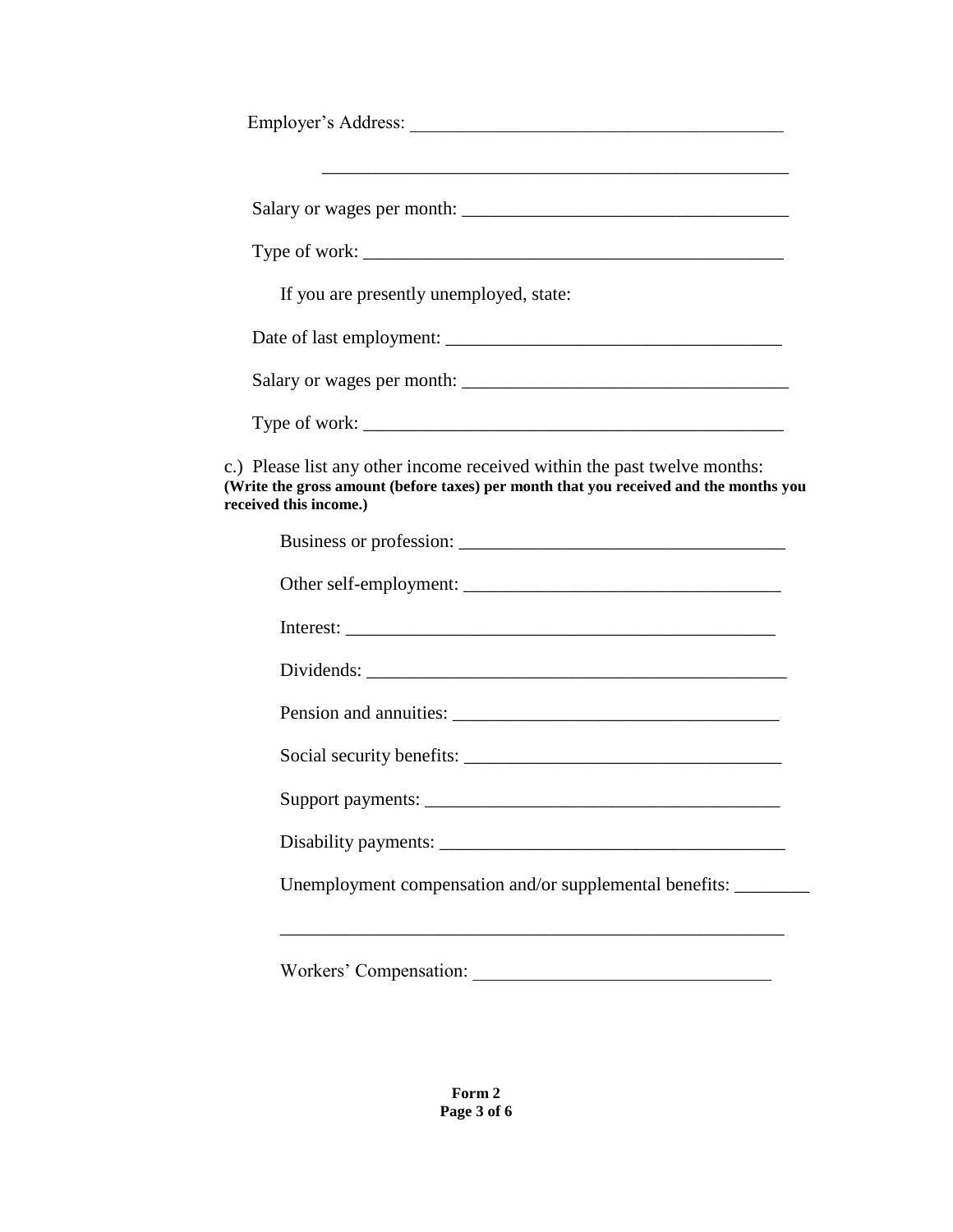| d.) Other contributions to household support:<br>(Write the gross amount (before taxes) per month that you received and the months you<br>received this income.) |
|------------------------------------------------------------------------------------------------------------------------------------------------------------------|
| If your (wife) (husband) is employed, please state                                                                                                               |
|                                                                                                                                                                  |
|                                                                                                                                                                  |
|                                                                                                                                                                  |
|                                                                                                                                                                  |
|                                                                                                                                                                  |
|                                                                                                                                                                  |
| e.) Property owned:                                                                                                                                              |
|                                                                                                                                                                  |
|                                                                                                                                                                  |
|                                                                                                                                                                  |
|                                                                                                                                                                  |
|                                                                                                                                                                  |
|                                                                                                                                                                  |
| Cost: _______________ Amount Owed: ______________                                                                                                                |
|                                                                                                                                                                  |

**Form 2 Page 4 of 6**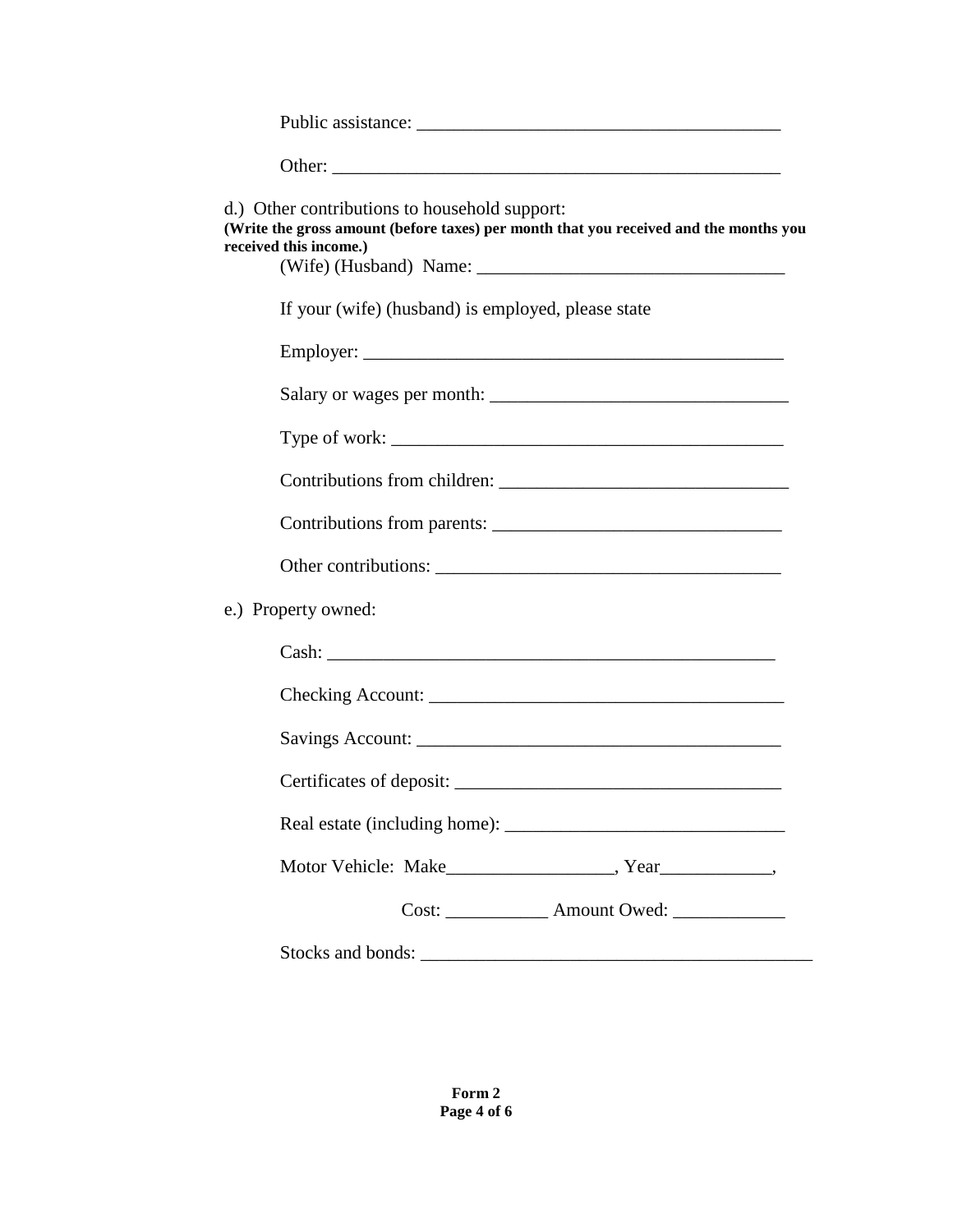|    | f.) Debts and obligations:                                                          |                                  |
|----|-------------------------------------------------------------------------------------|----------------------------------|
|    |                                                                                     |                                  |
|    |                                                                                     |                                  |
|    |                                                                                     |                                  |
|    |                                                                                     |                                  |
|    |                                                                                     |                                  |
|    |                                                                                     |                                  |
|    | (Write all of your regular monthly bills, phone, utilities, cable, insurance, etc.) |                                  |
|    | g.) Persons dependent upon you for support:                                         |                                  |
|    |                                                                                     |                                  |
|    | Children, if any:                                                                   |                                  |
|    |                                                                                     |                                  |
|    |                                                                                     | <u> 2000 - 2000 - 2000 - 200</u> |
|    | <u> 1989 - Andrea Andrew Maria (b. 1989)</u>                                        |                                  |
|    | Other persons:                                                                      |                                  |
|    |                                                                                     |                                  |
|    |                                                                                     |                                  |
| 4. | I understand that I have a continuing obligation to inform the court of improvement |                                  |

in my financial circumstances which would permit me to pay the costs incurred herein.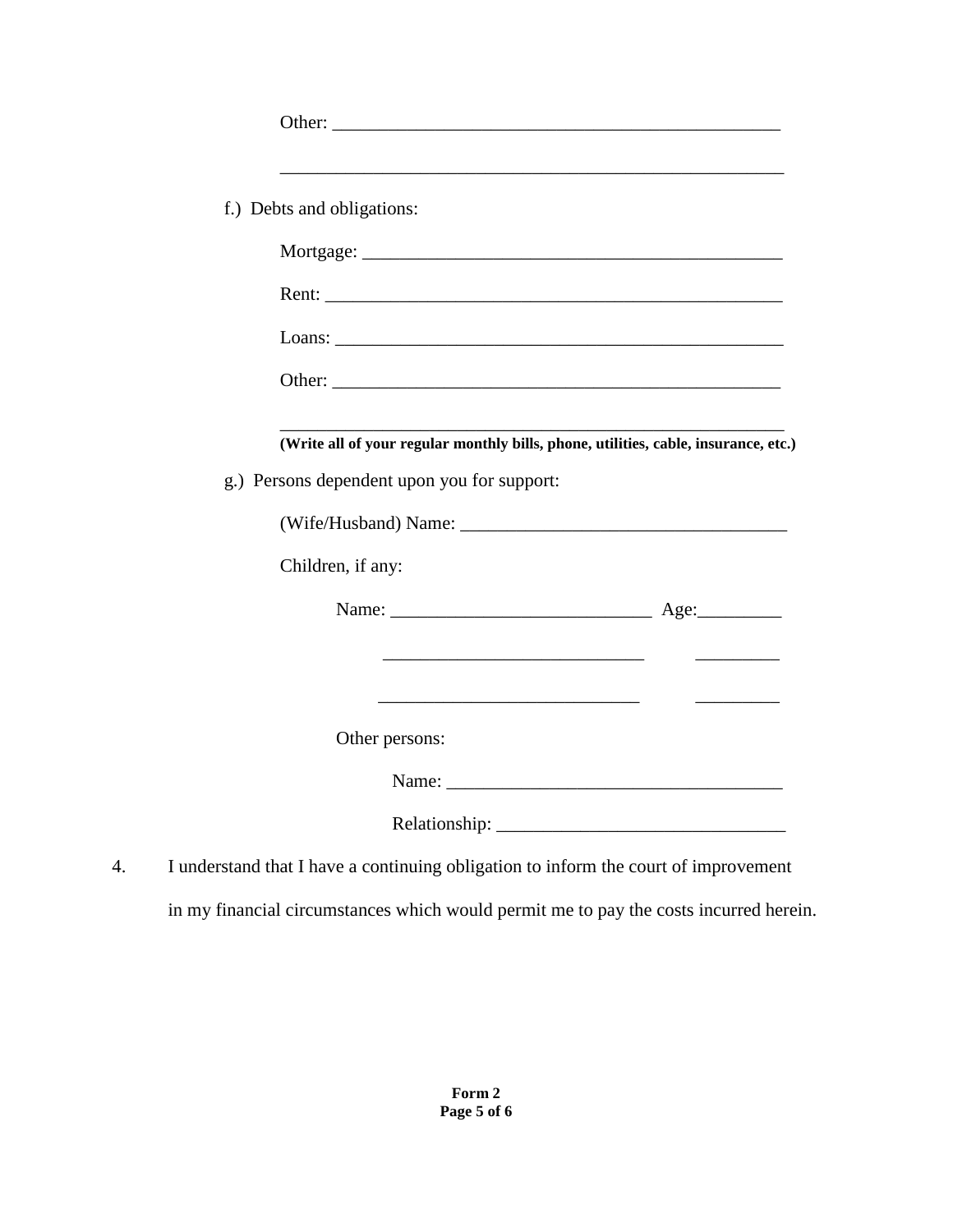5. I verify that the statements made in this affidavit are true and correct. I understand that false statements herein are made subject to the penalties of 18 Pa.C.S. § 4904, relating to unsworn falsification to authorities.

| Date: | $\Omega$ | 10                |
|-------|----------|-------------------|
|       |          | <b>PETITIONER</b> |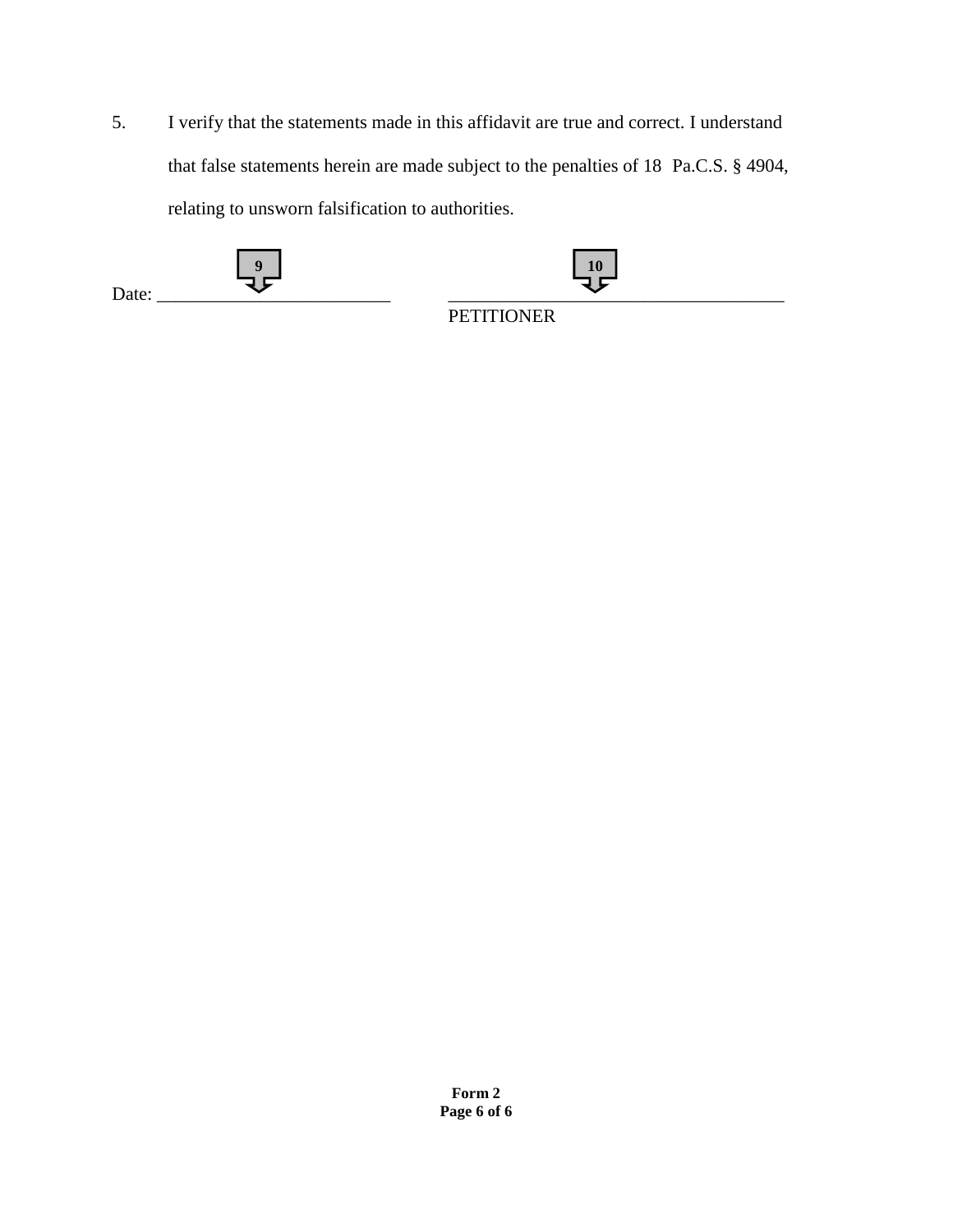### **IN THE COURT OF COMMON PLEAS OF \_\_\_\_\_\_\_\_\_\_\_\_\_\_\_\_\_\_\_\_\_\_\_\_\_\_\_\_\_COUNTY, PENNSYLVANIA**

|                  |  | <b>CIVIL ACTION-LAW</b> |
|------------------|--|-------------------------|
| <b>PLAINTIFF</b> |  |                         |
| VS.              |  | Case No.                |
|                  |  |                         |
| <b>DEFENDANT</b> |  |                         |

### **ORDER RE: MOTION TO PROCEED IN FORMA PAUPERIS**

AND NOW, this \_\_\_\_\_\_\_\_\_ day of \_\_\_\_\_\_\_\_\_\_\_\_\_\_\_\_\_\_\_\_\_\_\_, 20\_\_\_\_, the Petitioner's Motion to

Proceed In Forma Pauperis is granted as to the filing fees and costs.

BY THE COURT,

 $\frac{1}{2}$  , and the set of the set of the set of the set of the set of the set of the set of the set of the set of the set of the set of the set of the set of the set of the set of the set of the set of the set of the set

J.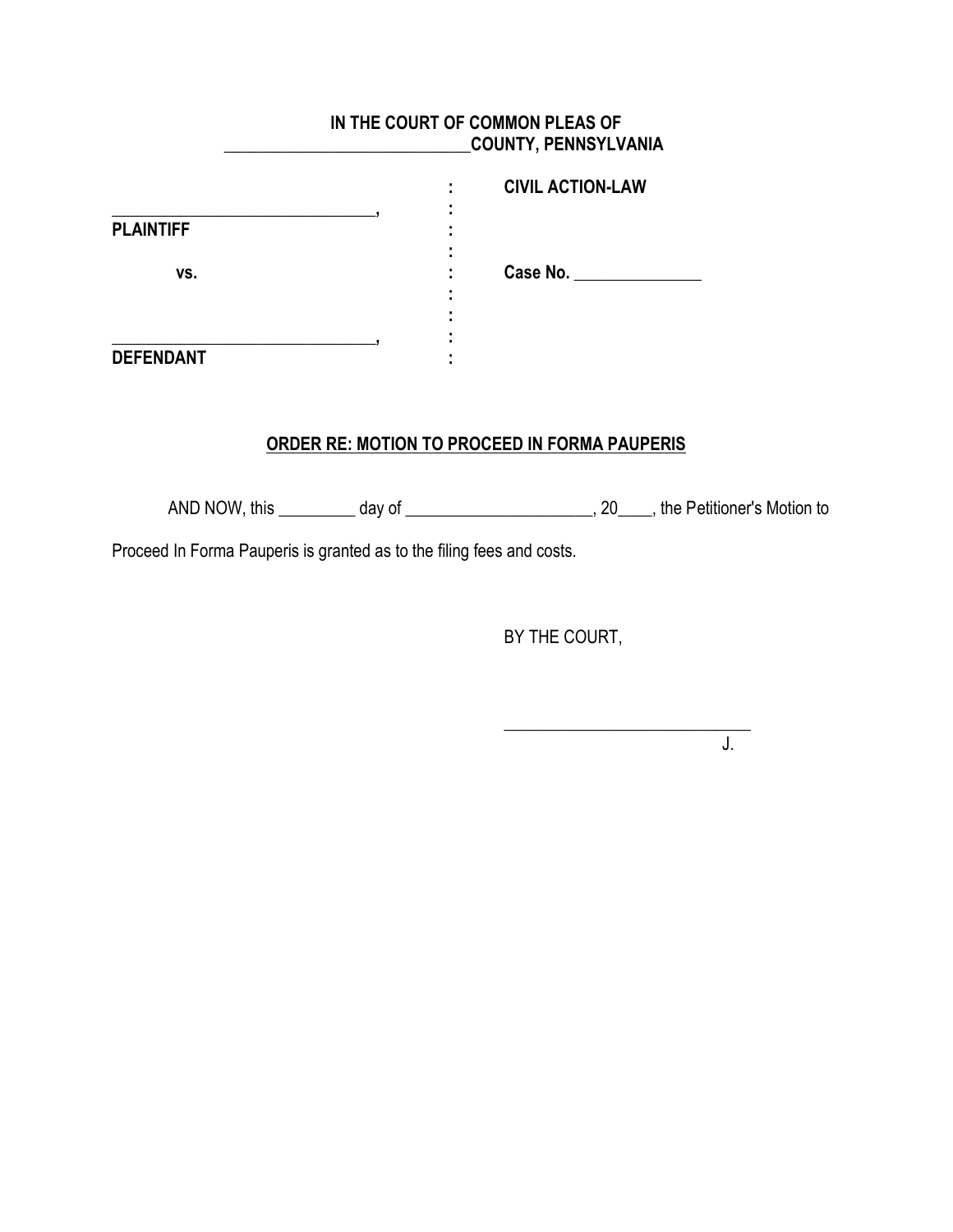#### **IN THE COURT OF COMMON PLEAS OF \_\_\_\_\_\_\_\_\_\_\_\_\_\_\_\_\_\_\_\_\_\_\_\_\_\_\_\_\_COUNTY, PENNSYLVANIA**

|                  |  | <b>CIVIL ACTION-LAW</b> |
|------------------|--|-------------------------|
|                  |  |                         |
| <b>PLAINTIFF</b> |  |                         |
| VS.              |  | Case No.                |
|                  |  |                         |
|                  |  |                         |
|                  |  |                         |
| <b>DEFENDANT</b> |  |                         |

#### **PETITION TO PROCEED IN FORMA PAUPERIS & AFFIDAVIT**

- 1. I am the petitioner in the above matter and because of my financial condition am unable ho pay the fees and costs of prosecuting or defending this action or proceeding.
- 2. I am unable to obtain funds from anyone, including my family and associates, to pay the Wests of litigation.
- 3. I represent that the information below relating to my ability to pay the fees and costs is have and correct:

 $\mathcal{L}_\text{max}$  , and the contract of the contract of the contract of the contract of the contract of the contract of the contract of the contract of the contract of the contract of the contract of the contract of the contr

a.) My Name is: \_\_\_\_\_\_\_\_\_\_\_\_\_\_\_\_\_\_\_\_\_\_\_\_\_\_\_\_\_\_\_\_\_\_\_\_\_\_\_\_\_\_\_\_\_

My Address is: \_\_\_\_\_\_\_\_\_\_\_\_\_\_\_\_\_\_\_\_\_\_\_\_\_\_\_\_\_\_\_\_\_\_\_\_\_\_\_\_\_\_\_\_

b.) Employment:

If you are presently employed, state your:

Employer: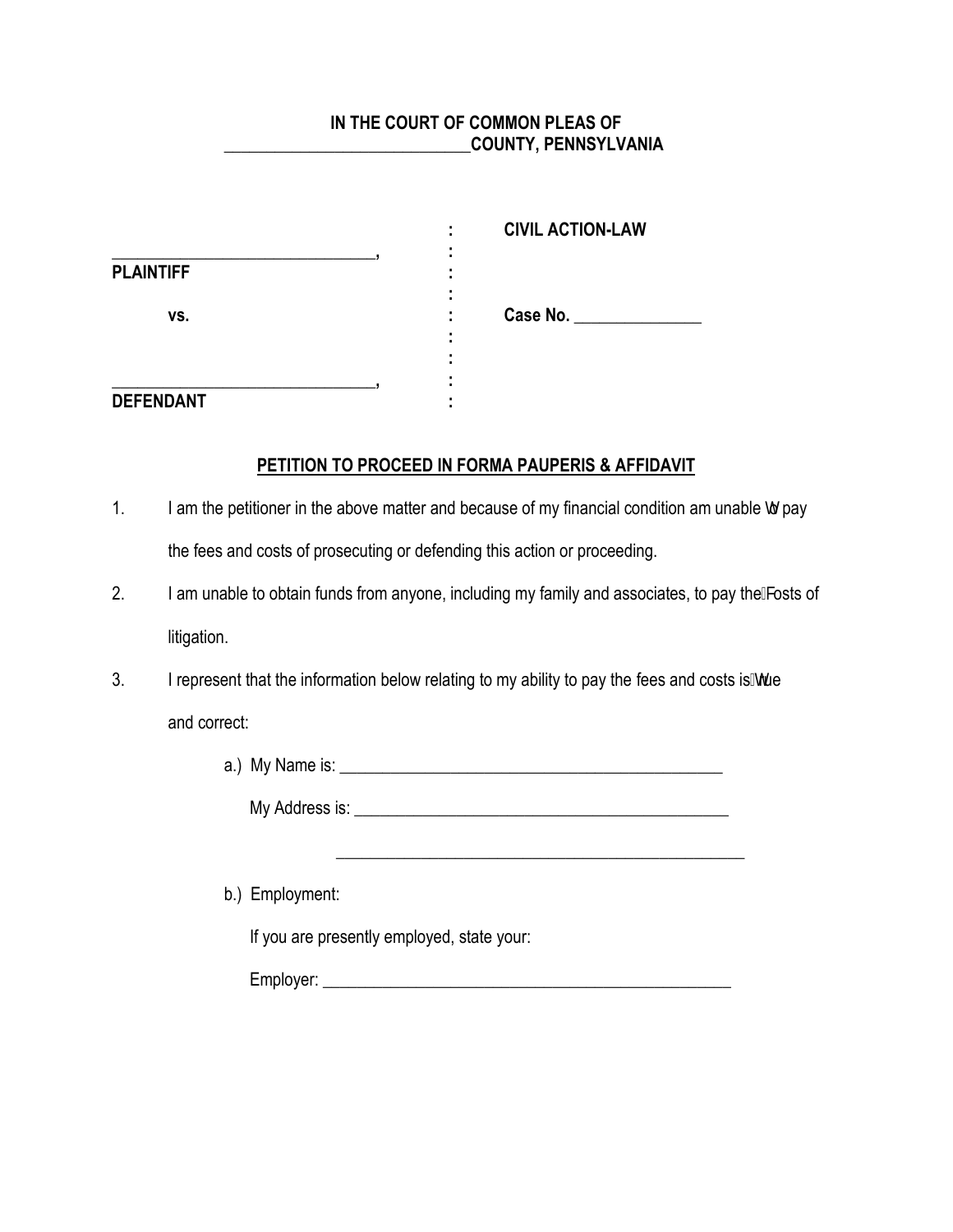| <u> 1989 - Johann Stoff, amerikansk politiker (d. 1989)</u>                                                                                                                                 |  |
|---------------------------------------------------------------------------------------------------------------------------------------------------------------------------------------------|--|
|                                                                                                                                                                                             |  |
| If you are presently unemployed, state:                                                                                                                                                     |  |
|                                                                                                                                                                                             |  |
|                                                                                                                                                                                             |  |
|                                                                                                                                                                                             |  |
| c.) Please list any other income received within the past twelve months:<br>(Write the gross amount (before taxes) per month that you received and the months<br>you received this income.) |  |
|                                                                                                                                                                                             |  |
|                                                                                                                                                                                             |  |
|                                                                                                                                                                                             |  |
|                                                                                                                                                                                             |  |
|                                                                                                                                                                                             |  |
|                                                                                                                                                                                             |  |
|                                                                                                                                                                                             |  |
|                                                                                                                                                                                             |  |
| Unemployment compensation and/or supplemental benefits:                                                                                                                                     |  |
| <u> 1989 - Johann John Stoff, deutscher Stoffen und der Stoffen und der Stoffen und der Stoffen und der Stoffen un</u>                                                                      |  |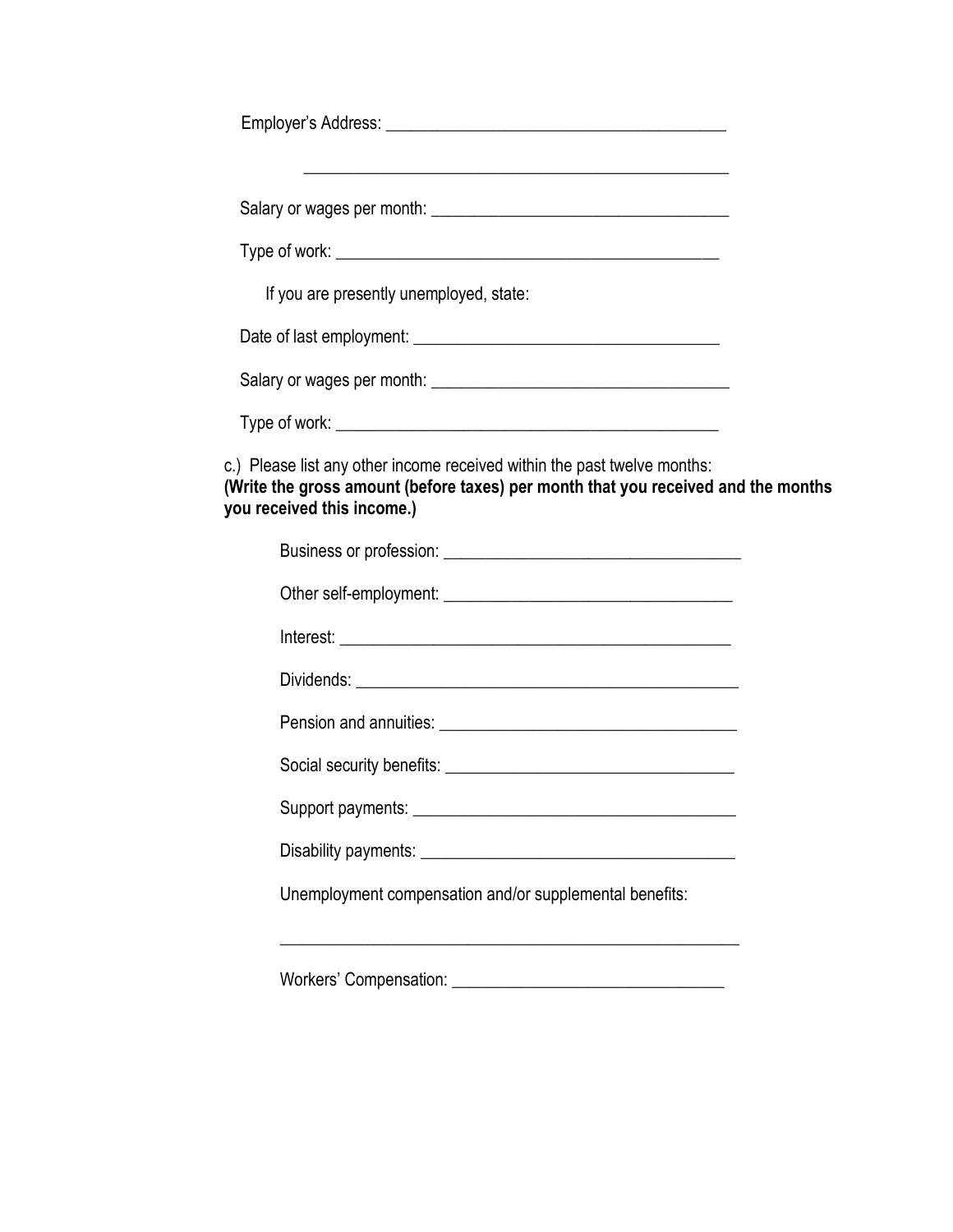| d.) Other contributions to household support:<br>(Write the gross amount (before taxes) per month that you received and the months<br>you received this income.) |  |
|------------------------------------------------------------------------------------------------------------------------------------------------------------------|--|
| If your (wife) (husband) is employed, please state                                                                                                               |  |
|                                                                                                                                                                  |  |
|                                                                                                                                                                  |  |
|                                                                                                                                                                  |  |
|                                                                                                                                                                  |  |
|                                                                                                                                                                  |  |
|                                                                                                                                                                  |  |
| e.) Property owned:                                                                                                                                              |  |
|                                                                                                                                                                  |  |
|                                                                                                                                                                  |  |
|                                                                                                                                                                  |  |
|                                                                                                                                                                  |  |
|                                                                                                                                                                  |  |
| Motor Vehicle: Make__________________, Year__________,                                                                                                           |  |
| Cost: _______________ Amount Owed: ______________                                                                                                                |  |
|                                                                                                                                                                  |  |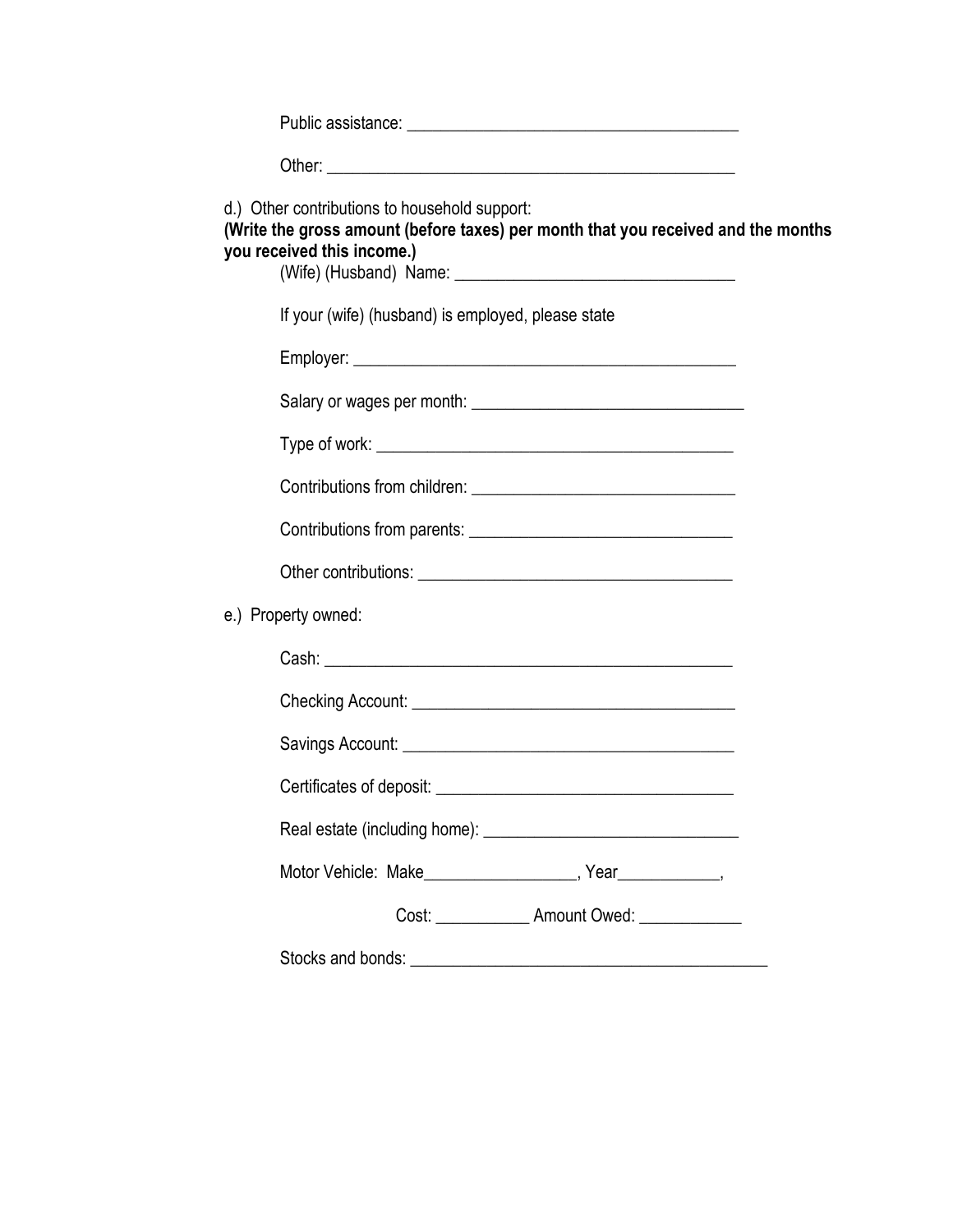| f.) Debts and obligations:                                                          |                                                                                                                       |
|-------------------------------------------------------------------------------------|-----------------------------------------------------------------------------------------------------------------------|
|                                                                                     |                                                                                                                       |
| Rent: <u>Communication</u>                                                          |                                                                                                                       |
|                                                                                     |                                                                                                                       |
|                                                                                     |                                                                                                                       |
| (Write all of your regular monthly bills, phone, utilities, cable, insurance, etc.) |                                                                                                                       |
|                                                                                     |                                                                                                                       |
|                                                                                     |                                                                                                                       |
|                                                                                     |                                                                                                                       |
| Children, if any:                                                                   |                                                                                                                       |
| g.) Persons dependent upon you for support:                                         |                                                                                                                       |
|                                                                                     | <u> 1980 - Jan Barbara Barbara, mandat bashkar a shekara 1980 - Shekara Barbara Barbara a shekara 1980 - Shekara </u> |
|                                                                                     |                                                                                                                       |
| Other persons:                                                                      |                                                                                                                       |
|                                                                                     |                                                                                                                       |

4. I understand that I have a continuing obligation to inform the court of improvement in my financial circumstances which would permit me to pay the costs incurred herein.